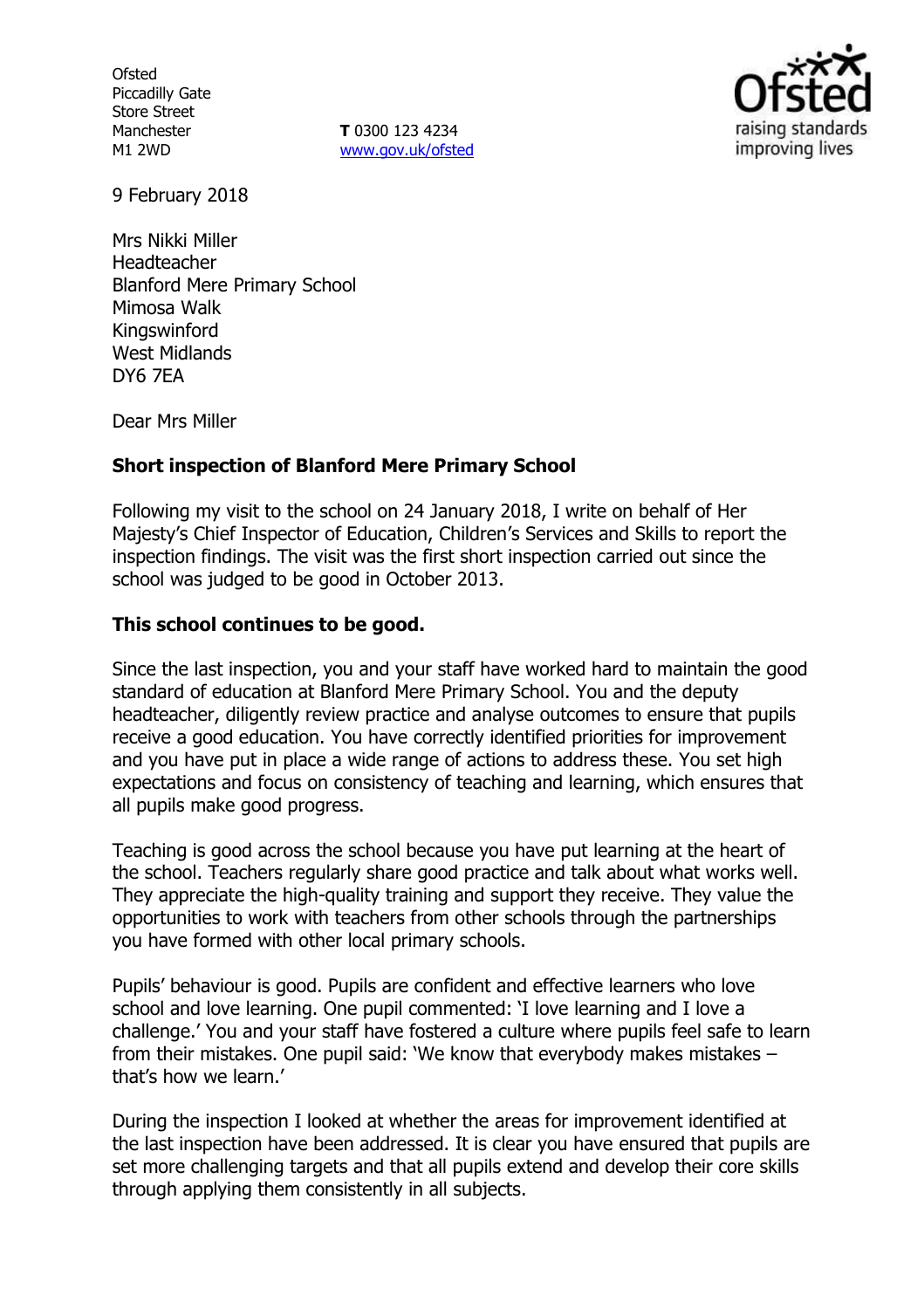

The curriculum is well-planned to ensure that all subjects are covered in sufficient depth, particularly in mixed-age classes. There are links to each subject area through topics. For example, in a recent topic on the Victorians, pupils studied famous historical figures from Victorian times, looked at the design of the famous bridge at Ironbridge and learned about iron smelting, all linked to the heritage of the local area through a visit to the Blists Hill Museum. Pupils talk confidently and enthusiastically about their learning, demonstrating impressive knowledge and understanding of the history of the area.

Pupils enjoy rich experiences on trips and visits. Their enjoyment of music and singing is celebrated in assemblies. Classes perform short plays based on their curriculum topics such as the ancient Greeks.

Pupils have a thorough understanding of democracy and fundamental British values. They know the name of their local MP, how he was elected, what happens in Parliament and why democracy is important. One pupil made an impressive model at home of both the Houses of Parliament, which is on display in the school reception.

The school has achieved the UNICEF Rights Respecting School Award and is working towards the next level. Pupils know they have a right to an education and value this right. The UNICEF principles underpin the behaviour policy and each class has their own charter.

Blanford Mere is a caring and inclusive school. You explained how pupils with a range of needs have been welcomed into Blanford Mere and become confident learners. Staff work hard to build good relationships with parents and carers. One parent commented: 'Staff are kind, hard-working and diligent so as to ensure that their teaching has a positive impact on my child's learning outcomes.' Parents I spoke to agreed that they find staff approachable and supportive.

## **Safeguarding is effective.**

You have established a strong culture of safeguarding in the school, where all staff are trained to spot the signs of neglect or abuse. Staff know what to do if they have any concerns.

As designated lead for safeguarding you carry out this responsibility with tenacity and care. As a result, children receive the support they need promptly, which ensures that they are safe, ready to learn and eager to come to school. You know your children and their families well. Parents and carers appreciate the support you and your team provide for their children. As one parent commented: 'The staff go over and above enabling children to reach their potential, focusing on the whole child not just their academic progress.'

Pupils feel safe in school and know how to keep themselves safe. They are supportive of each other and many act as peer mentors, providing support to pupils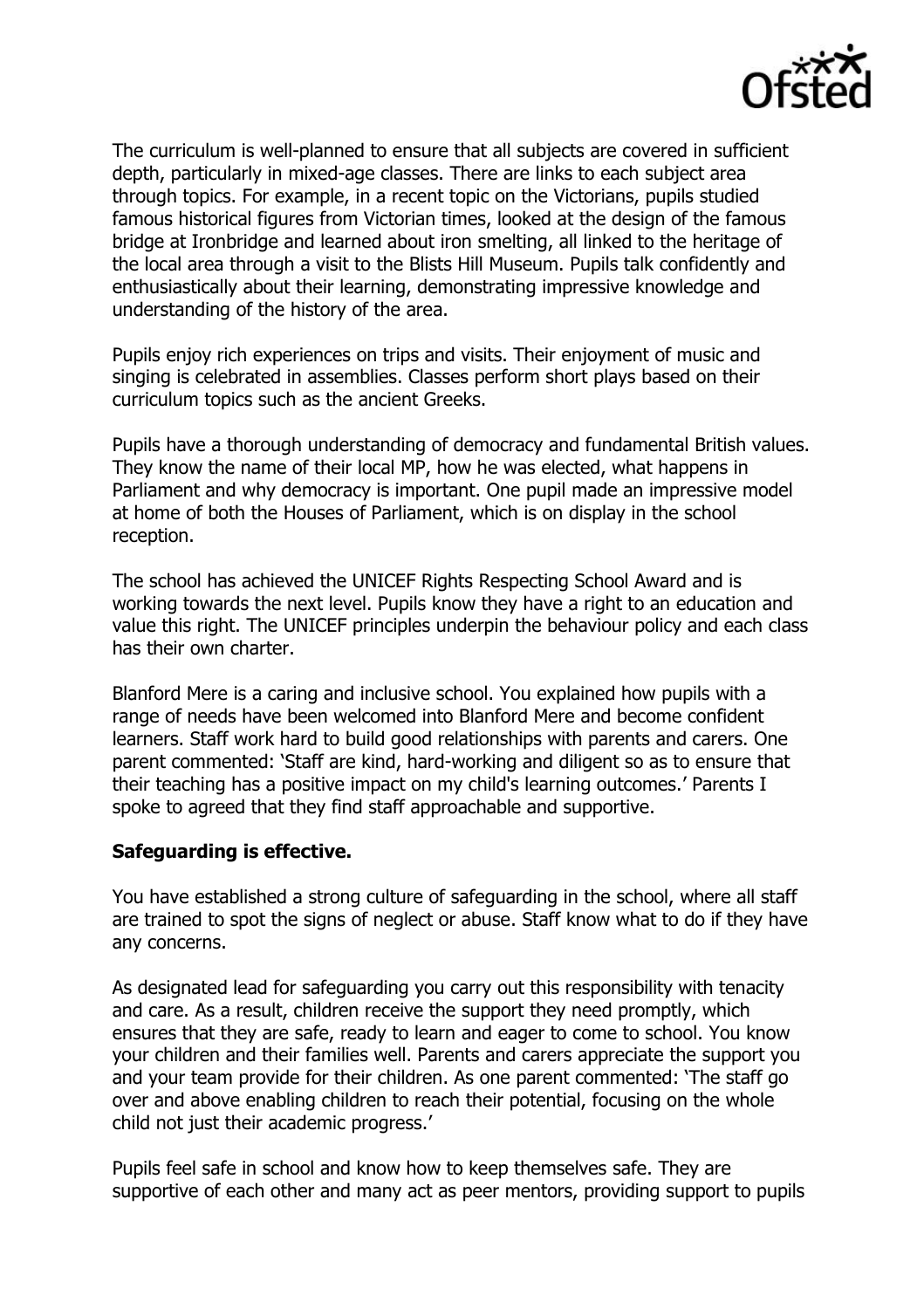

who need it. Parents unanimously say they feel their children are safe in school.

# **Inspection findings**

At the beginning of the inspection, we discussed your evaluation of the school and the many school improvement activities already in place. We discussed how you might add milestones to your plans and agreed to focus on four key aspects: standards in KS1; progress in writing, particularly at key stage 2; achievement in curriculum subjects other than English and mathematics, particularly science; safeguarding and attendance.

- In 2017, standards at the end of key stage 1 were below national averages in reading, writing and mathematics. Your analysis of the reasons for this shows that a small number of pupils in this year group had low attendance and several pupils joined the school during Years 1 and 2. For those pupils who joined the school at the start of Reception and who attended regularly, a higher proportion achieved the expected standard and made good progress.
- For pupils who are now in Year 3, the most recent assessment information indicates they are making good progress, with a high proportion of pupils in line to achieve at the expected standard for their age in reading, writing and mathematics. The work in pupils' books confirmed this.
- Assessment information for pupils currently in key stage 1 indicates that they are making good progress. A high proportion are in line to achieve at the standard expected nationally by the end of key stage 1, with many more pupils achieving greater depth in writing. Work in pupils' books and the lessons we observed supported these judgements.
- In 2017, pupils' progress in writing at the end of key stage 2 was below the national average and below that achieved in reading and mathematics. Following your analysis of the results, you have put in place a range of strategies to improve the teaching of writing, which are starting to show an impact.
- Teachers have benefited from extensive training to improve the teaching of writing. They now model good writing and draw upon good examples in pupils' work. In one lesson, the teacher read out a pupils' writing to illustrate effective use of personification. Classroom displays remind pupils of the strategies they can use to improve their writing. Work in pupils' books and discussions with pupils demonstrate the positive impact this approach is having on improving pupils' writing.
- Teachers now have consistent, high expectations of handwriting and presentation of pupils' work across the school. While it is clear that some pupils still need to focus on improving their handwriting, in the main, handwriting and presentation have improved since the beginning of this academic year as a result of this strategy.
- In 2017, at the end of key stage 1, standards in science were below the national average. However, standards in science across the school are improving as a result of raised expectations and focused activities to raise the profile of science. Scientific questions are displayed across the school, encouraging pupils to think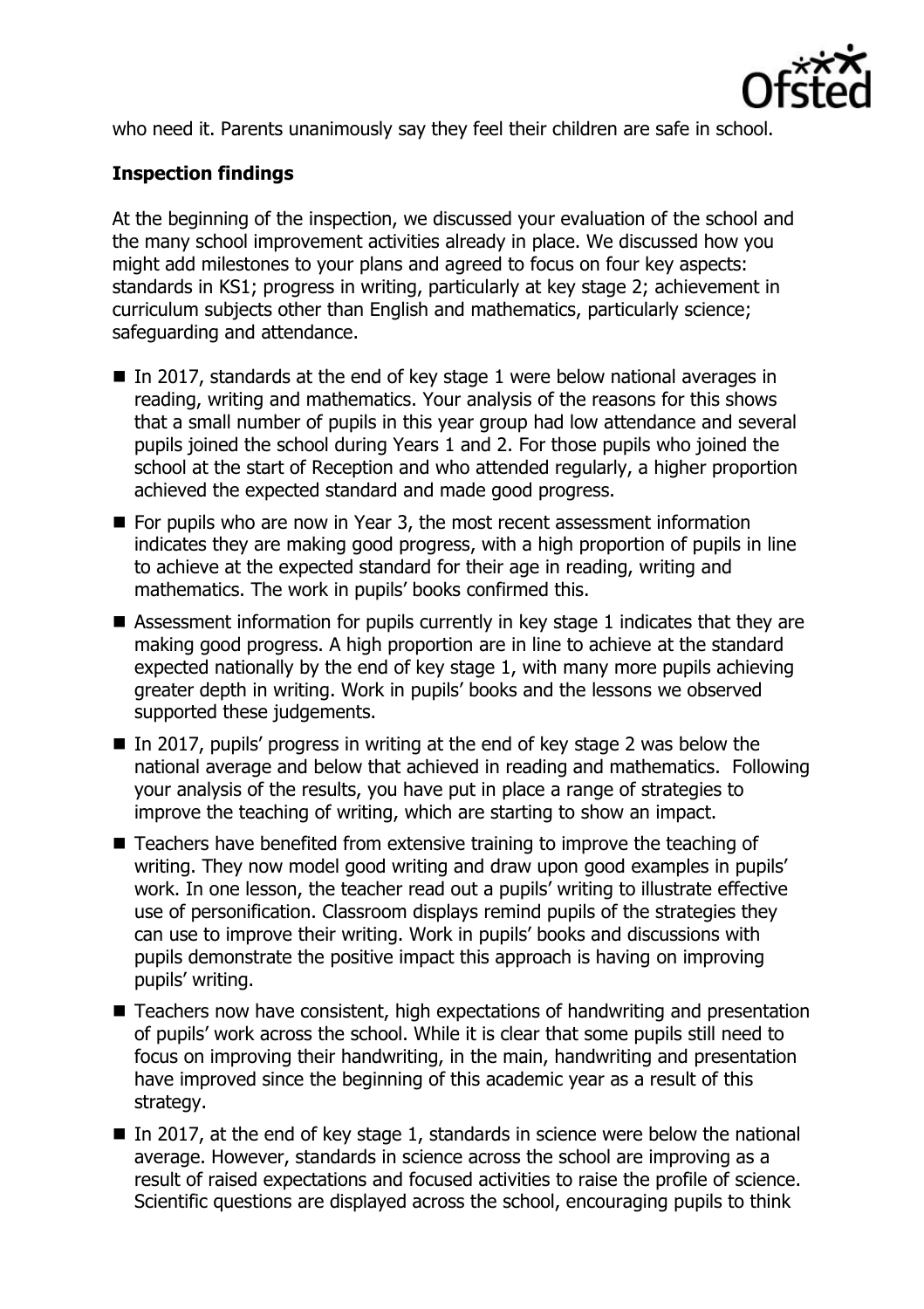

like a scientist. Displays around the school demonstrate pupils' learning in science. For example, for 'catch me being a scientist' month, pupils were asked to carry out an investigation on a science topic of their choice at home. Their projects ranged from fossil hunting to growing plants from seeds. Pupils talk knowledgably about their learning in science and work in pupils' books demonstrates deep coverage of this curriculum area.

■ We looked at the most recent attendance figures. For a small minority of pupils, low attendance is a persistent issue. However, attendance is improving as a result of rigorous monitoring and the support parents and pupils receive to overcome barriers to attending school. For example, some of your pupils are affected by medical conditions and you do all you can to accommodate their needs. Your school has achieved an official award for 'Good Diabetes Care in School'.

## **Next steps for the school**

Leaders and those responsible for governance should ensure that:

- $\blacksquare$  standards and progress in writing across the school continue to improve by maintaining a strong focus on activities that will help pupils to write well at greater depth
- $\blacksquare$  the evaluation of the impact of school improvement activities is even more tightly focused on improving standards and progress rapidly.

I am copying this letter to the chair of the governing body, the regional schools commissioner and the director of children's services for Dudley. This letter will be published on the Ofsted website.

Yours sincerely

Jane Spilsbury **Her Majesty's Inspector**

## **Information about the inspection**

During the inspection, I held meetings with you, the deputy headteacher and other school staff, including the subject leader for English and the school business manager. I met with the vice-chair of the governing body, who is also the chair of the school improvement committee. I spoke to parents at the beginning of the school day and took account of 23 responses on Parent View. I also met with a small group of staff at the end of the school day.

I scrutinised a wide range of school documents including the single central record, your school self-evaluation and your school improvement plan. In addition, I looked